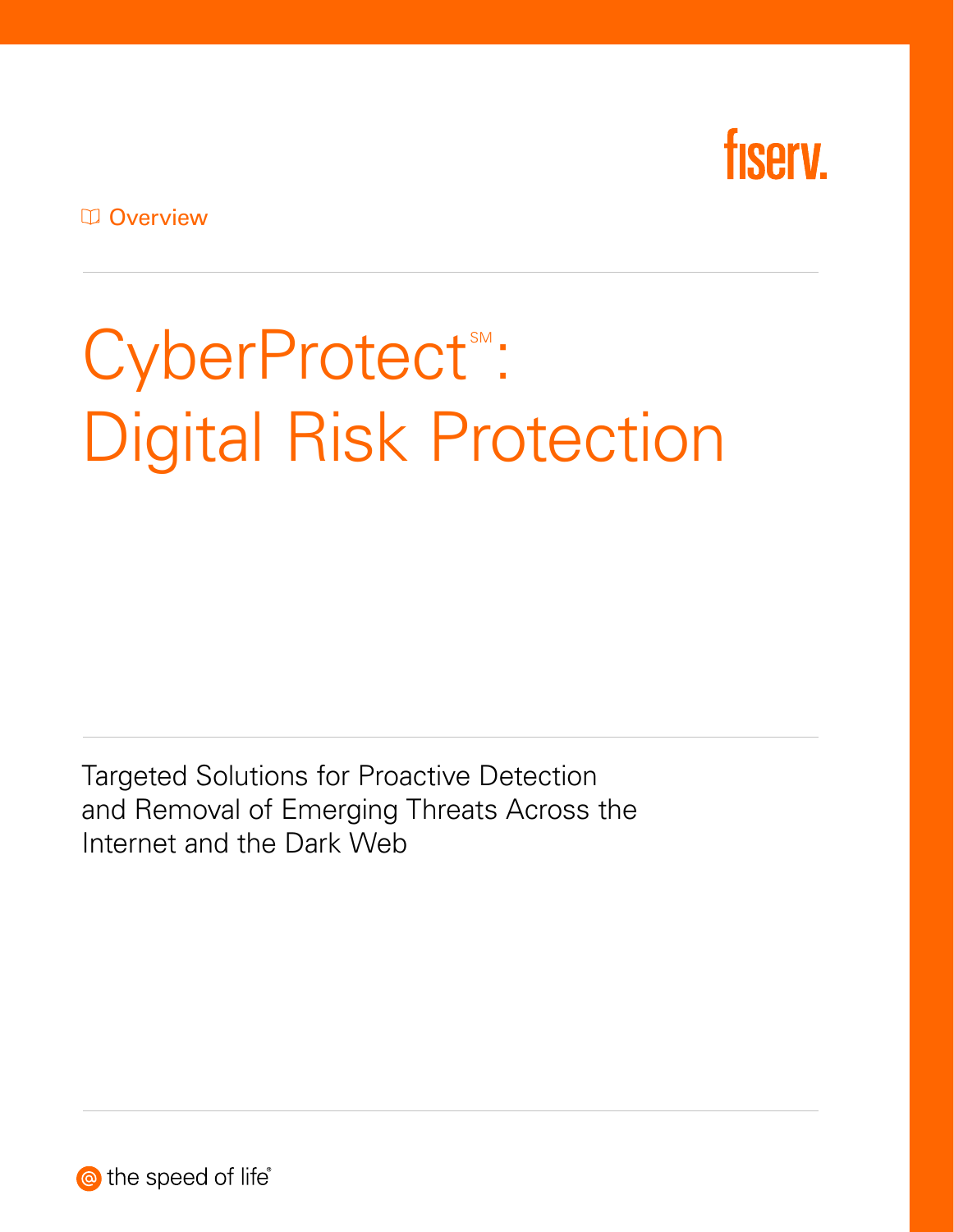Cybercriminals use phishing, social media sites, steal credit and debit cards, and harvest personal information and credentials to deceive your customers and take over account data. This solution helps you stay ahead of them.

With CyberProtect: Digital Risk Protection from Fiserv, you can deploy targeted threat intelligence resources to meet your organization's specific needs:

- $\rightarrow$  Detect deception tactics, such as the creation of lookalike domain names and webpages used to victimize your clients; this capability includes a takedown service for malicious domains
- $\rightarrow$  Identify freshly stolen credit cards and highlight usernames and passwords compromised in the underground economy, to help prevent account takeover attacks
- $\rightarrow$  Discover fake social media accounts that resemble or utilize a your name and/ or graphics, including Facebook, Twitter, Instagram, and LinkedIn
- $\rightarrow$  Detect rogue applications that resemble and/or utilize your name and/or graphics in 170+ unofficial app stores

 $\bigoplus_{n=1}^{\infty}$ 

#### Protect the Brand You've Worked So Hard to Build

Successful phishing attacks negatively impact your customers and your organization's reputation, and often result in revenue loss. Attackers use a variety of methods to steal information, from setting up fake websites, to using malicious email campaigns and impersonating your organization on social media. Digital Risk Protection proactively detects and disrupts the phishing attacks, app impersonations and fake social media sites targeting your customers and partners., helping to keep your reputation in tact.



# Thorough Data Collection

Digital Risk Protection analyzes more than 100 million potential phishing domains daily, using a wide range of open and proprietary data sources. This process includes searching active and passive DNS records, scanning domain registration data and using advanced web-crawling capabilities.



## High Fidelity Alerts

This solution combines machine learning with cybersecurity expertise to uncover websites impersonating your brand. We continuously adjust detection parameters as the threat landscape evolves.



#### Effective Takedown Process

Digital Risk Protection expedites takedowns for malicious domains, shortens remediation time, and automatically generates supporting evidence and reporting.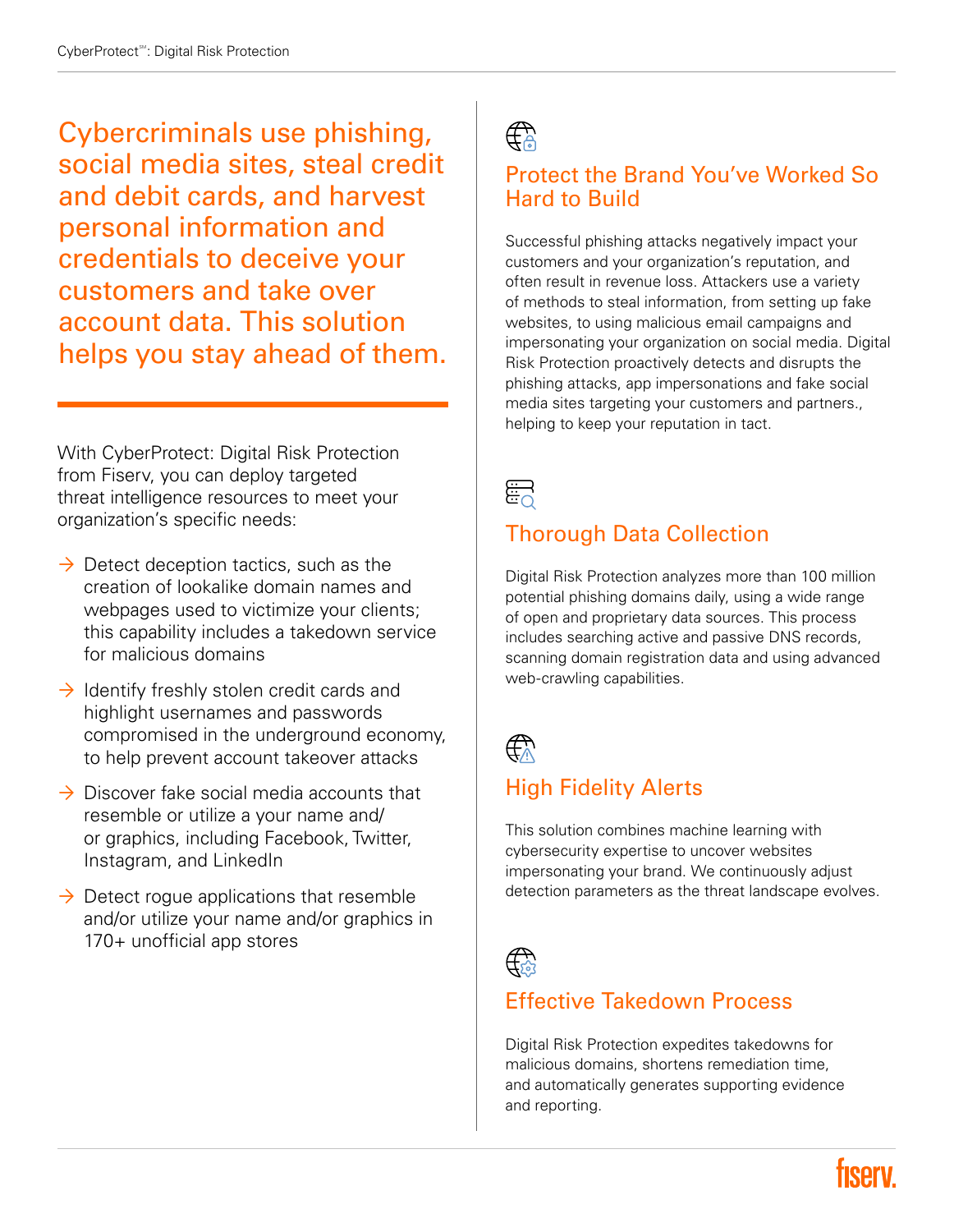# $R<sub>2</sub>$ Key Features

- $\rightarrow$  Detection of brand-impersonating domains, fake social media sites and unauthorized mobile applications using a wide range of open proprietary data sources
- $\rightarrow$  Monitoring of new domain registrations to quickly identify phishing campaigns
- $\rightarrow$  Advanced detection of lookalike domains and subdomains
- $\rightarrow$  Detection of domains involved in large-scale phishing email campaigns
- $\rightarrow$  Ongoing monitoring of suspicious domains and real-time alerts when phishing campaigns go live
- $\rightarrow$  Takedown service that leverages our 24/7 security operation centers (SOC) to take immediate action on your behalf and quickly remove threats
- $\rightarrow$  Near real-time alerts and client-facing web portal for superior reporting

#### Deploy a 24/7 Watch for Attempted Fraud Against Your Organization

Cybercriminals have created their own underground economy. They have shifted their communications to popular instant-messaging applications to exchange stolen account information and credentials while evading authorities. Leveraging unique access to the messaging underground, Digital Risk Protection works for you to combat these hidden threats.

Digital Risk Protection is deployed by our team of expert cybersecurity analysts. These elite, field-seasoned professionals leverage their knowledge of the deep and dark web, as well as their extensive understanding of threat actor behaviors and languages, to role-play and gain cybercriminals' trust. Our experts have learned to think, talk and act like the attackers, engaging threat actors in investigative conversations that reveal fraudulent activities and attacker trends.

Cybercriminals are hunting for usernames, email addresses and passwords, using what they find to breach your defenses. Digital Risk Protection limits your exposure to these attacks and minimizes the potential for a breach. Our SOCs around the world keep us on top of established and emerging threat actors and the well-financed tools they are developing to outsmart traditional security measures.

## 88 Key Benefits

- $\rightarrow$  Constantly searches for mentions of bank identification numbers and compromised email credentials, in instant messaging as well as the deep web and dark web
- $\rightarrow$  Issues alerts identifying threat actors and the platforms where they are operating
- $\rightarrow$  Produces actionable and tailored intelligence through our strategic and operational external threat hunting, based on the latest threat trends in the financial sector and specific business needs
- $\rightarrow$  Monitors closed groups in four distinct instant-messaging applications
- $\rightarrow$  Provides continuous, 24/7 defense against emerging threats through SOCs located around the world